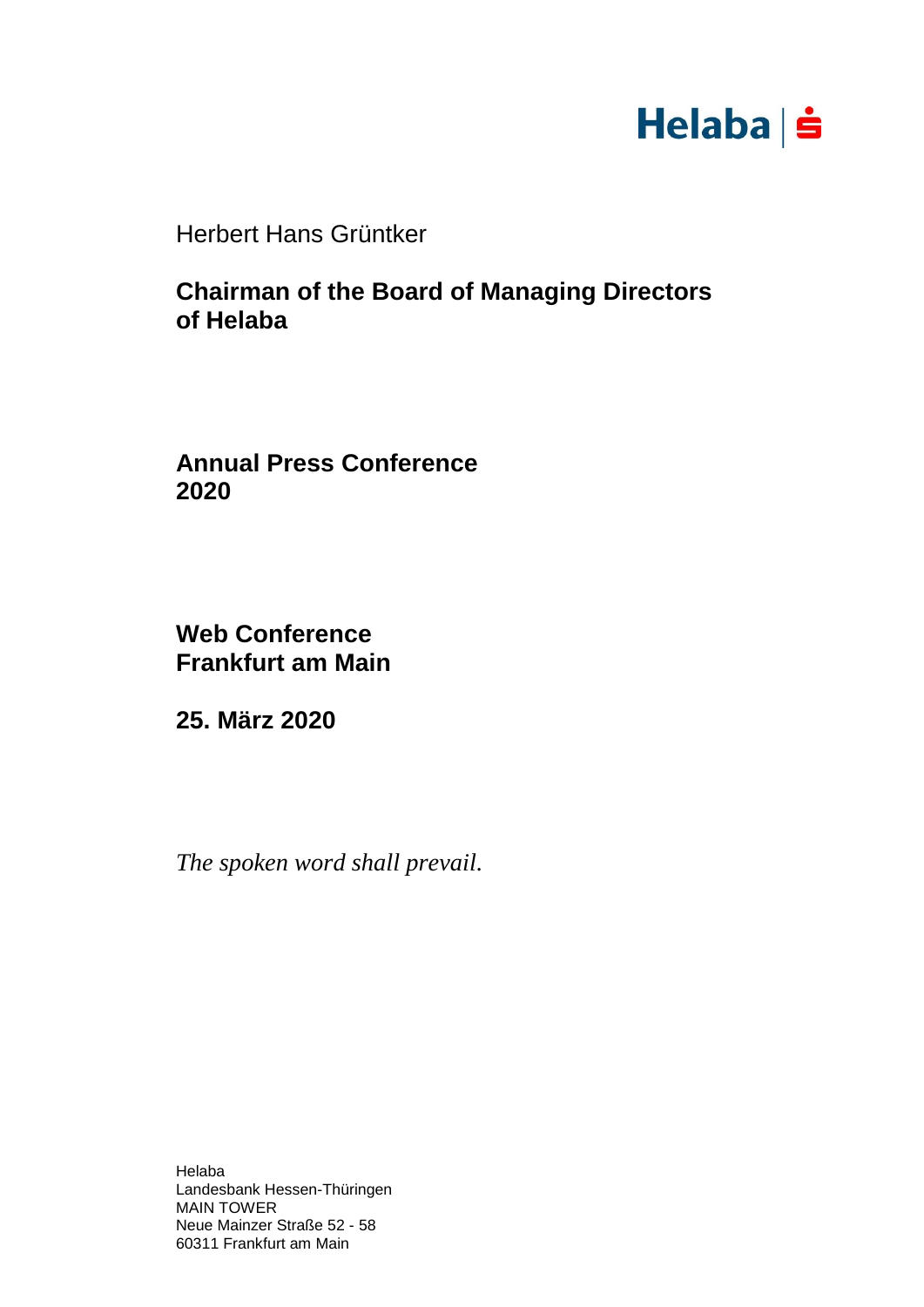Ladies and Gentlemen,

On behalf of my colleagues on the Board of Managing Directors, please allow me to warmly welcome you to our annual press conference which, in light of current events, is being held in the form of a web conference this year.

As you know, for my colleague Dr. Norbert Schraad and me, this will be our last annual press conference at Helaba. Upon reaching the age limit, as defined in the bank's statutes, on 31 May 2020 we will be retiring from our positions as a member and Chairman, respectively, of Helaba's Board of Managing Directors. My esteemed colleague and deputy Thomas Groß will be taking over as Chairman of the Board of Managing Directors of our bank on 1 June 2020. Dr. Schraad's responsibilities will be distributed among his colleagues Mr. Kemler, Mr. Nickel and Mr. Schmid.

In addition to these changes in the senior management team, this year will also see a change to the frequency of our financial reporting. Instead of issuing quarterly reports, with immediate effect we will be publishing our figures on a semiannual basis. This decision is a direct consequence of our ongoing Scope efficiency programme, which I will be discussing in more detail later.

Ladies and gentlemen, after almost forty years in banking, I thought I had seen it all before. Unfortunately, this assumption has proven to be false. The notion that a virus from China could effectively paralyse the global economy was something beyond at least my imagination. But even here, the old adage still holds true: there's no point in complaining; in our business, reality is what counts.

And, currently, this reality is called "Corona" for the entire world. However, before I address this issue in more depth at the end of our annual press conference, I would like to focus on the purpose of today's event: a review of the 2019 financial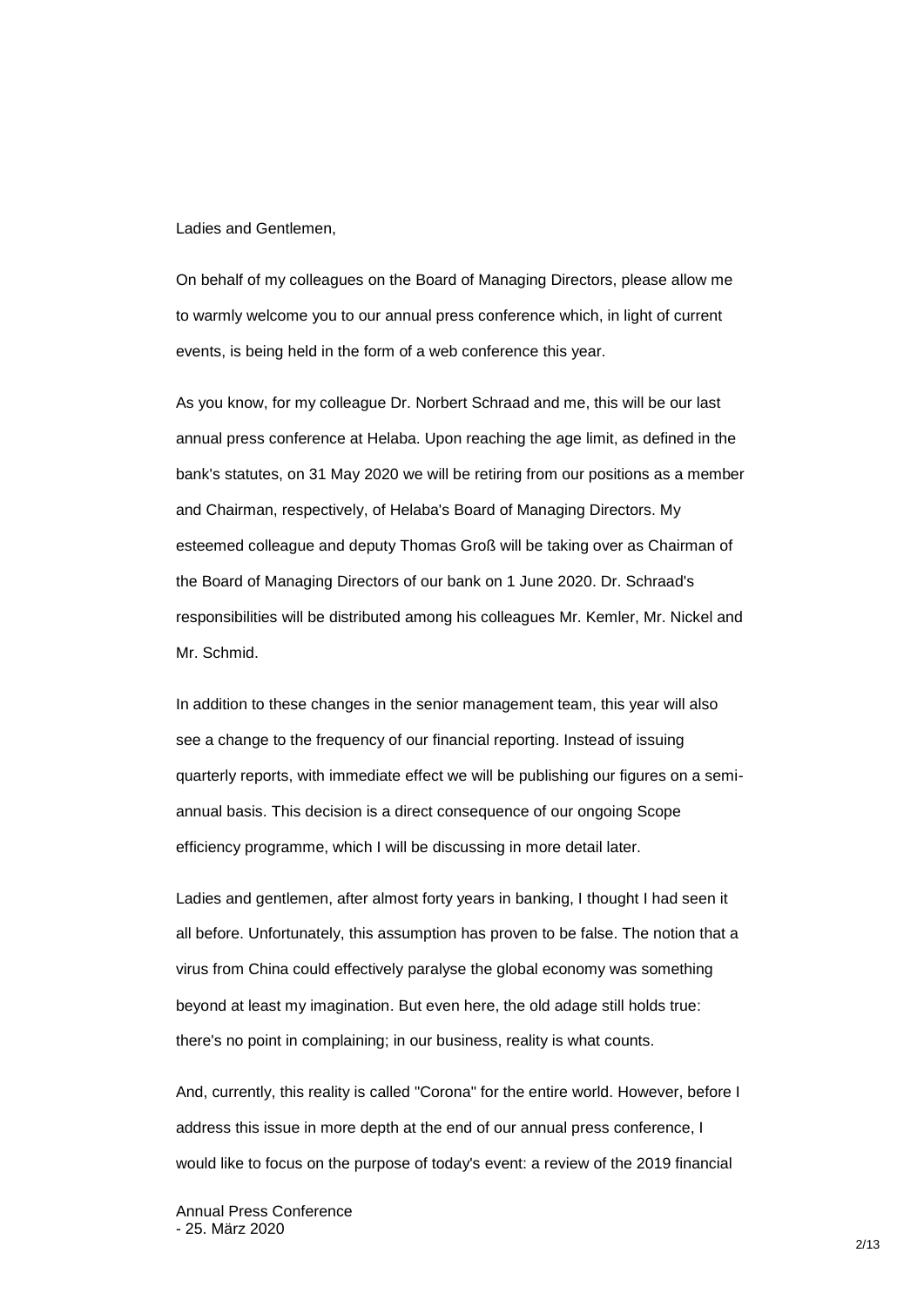year which already feels like an eternity ago. Nevertheless, I think it is right to comment on the development and the figures of the past year.

After all, 2019 was an eventful and, on the whole, satisfactory year for our bank. In addition to our successful day-to-day business operations, there were a large number of extraordinary milestones that I would like to highlight in the following points.

- Dexia Kommunalbank Deutschland, which was previously the 41st largest bank in Germany, was fully integrated into Helaba within a very short time. Following its acquisition in December 2018, the deal was closed in May 2019, the legal consolidation took place in September and all balance sheet holdings were transferred to Helaba by December. This resulted in a significant expansion of our bank's total assets. These portfolios are already making a contribution to our net interest income, albeit a modest one. The transaction had a very positive impact on our earnings position for 2019, particularly due to the recognition of a so-called badwill item. Dr. Hosemann will explain more about this to you when I have concluded my remarks.
- On 3 May 2019, we acquired a loan portfolio in an amount of 1.4 billion euros from DVB, including 18 employees from the Land Transport division. This enabled us to more than double our volume in the Land Transport business line - a segment of particular interest to us - overnight and thus achieve a sustainable improvement in our market position. The employees who were retained are already well integrated into their respective teams at Helaba's offices in Frankfurt, London and New York.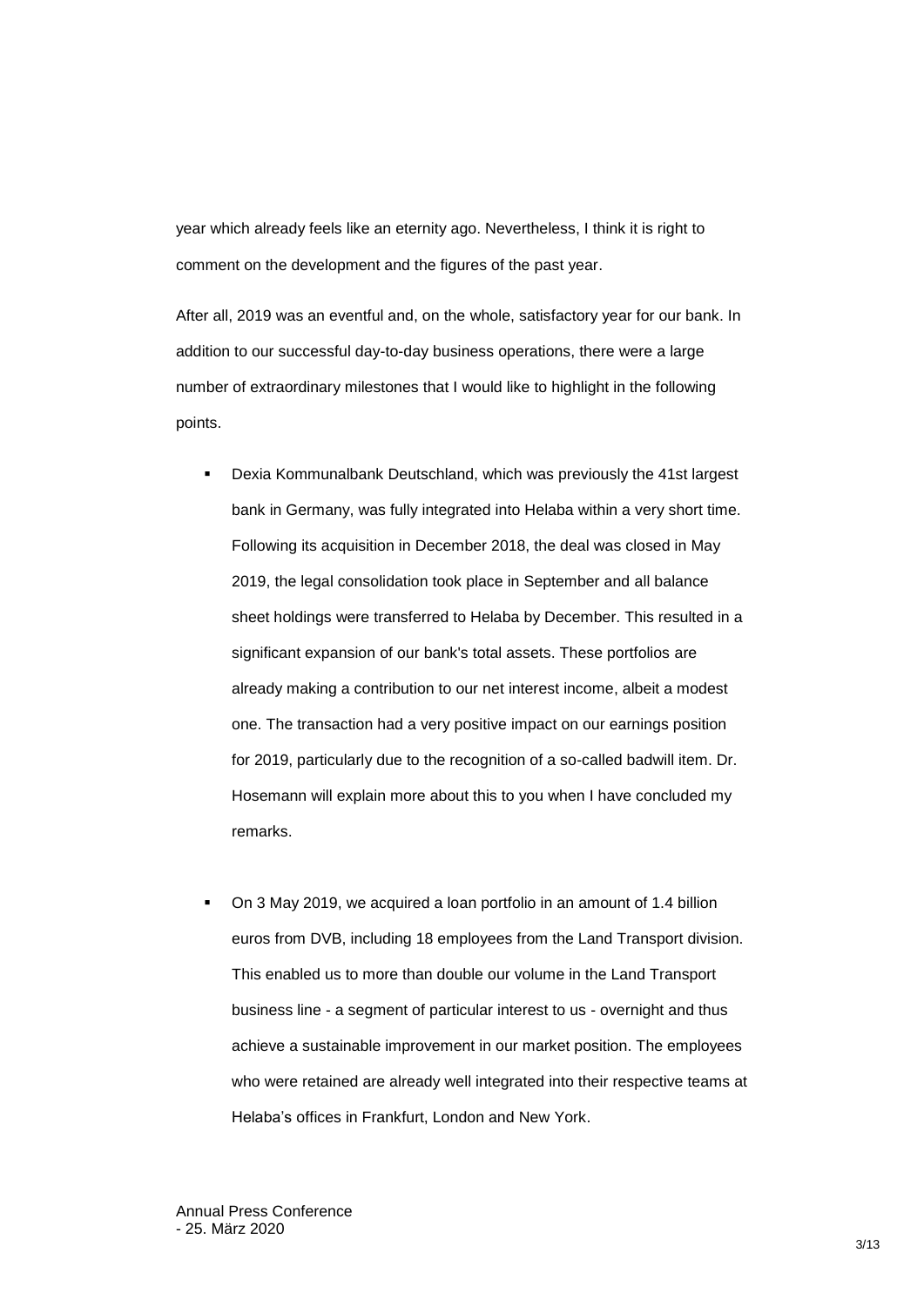- We launched our efficiency programme entitled "Scope" in the spring of 2019. The aim of this project is to ensure the future viability of our bank even in difficult times. Scope involves the biggest organisational transformation the bank has undergone in 25 years. We have streamlined the organisational structure and reduced the number of managerial roles at all levels. As you can also see from our recent press release, as part of Project Scope we will be eliminating a total of 380-400 currently staffed positions by the end of 2022. The focus of all these changes is on achieving greater efficiency and thus providing additional scope for future growth.
- Since autumn last year a well-structured process of discussion has been underway on consolidation efforts among German Landesbanks. This discussion was put on ice last week due to the coronavirus crisis; more on this later.
- Finally, we have also been preoccupied with another issue not directly related to Helaba. We have been involved on a long-term basis in supporting NORD/LB and, in the 2019 financial year, made a commensurate financial contribution to its rescue. We will continue to make this contribution in the years to come as well. Once again, the institutional protection schemes operated by the Sparkassen-Finanzgruppe demonstrated their capacity to act, as was previously the case with HSH NORDBANK. This point deserves special mention and attention, especially in the extremely turbulent times we are currently going through.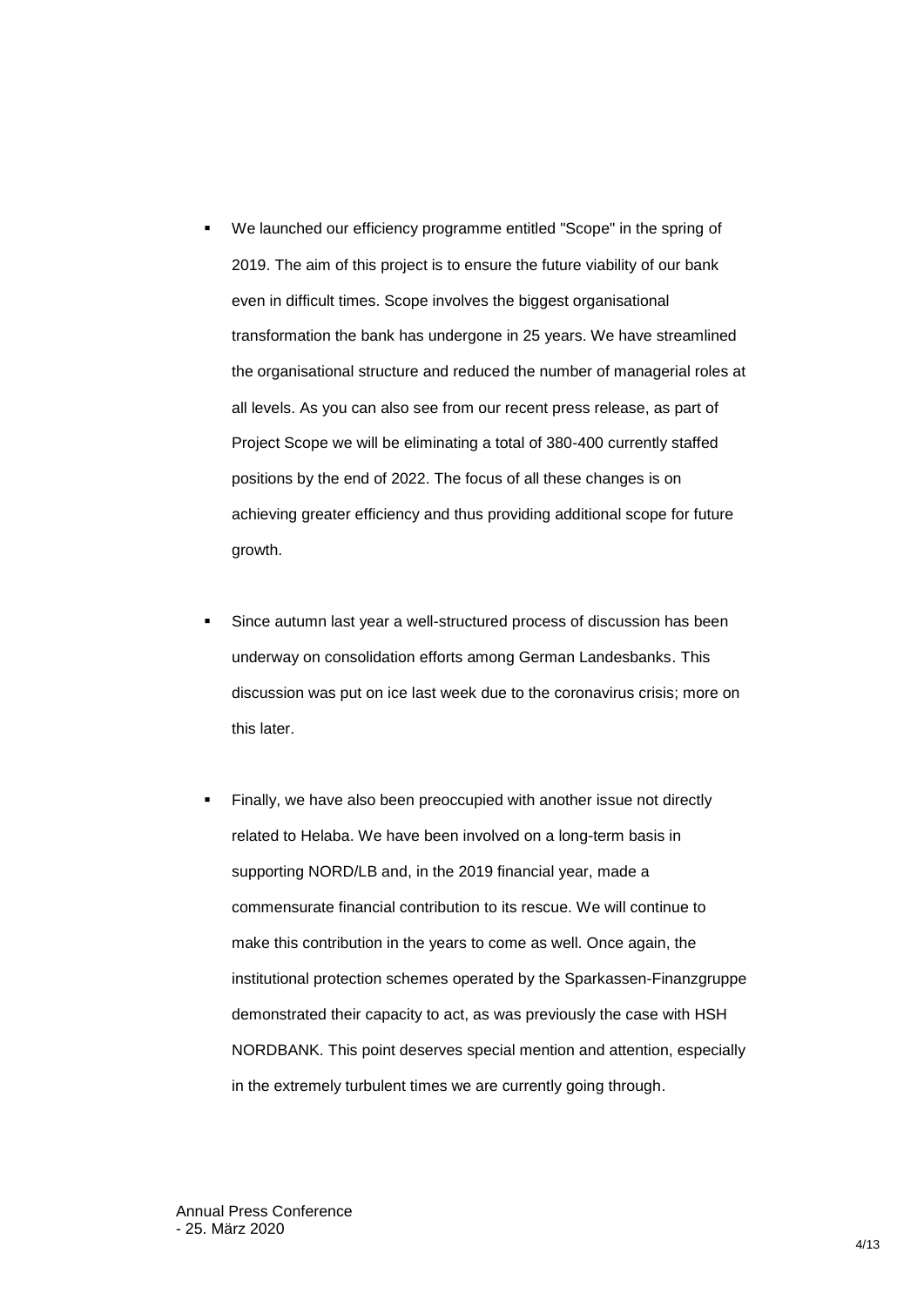Some of the points I have just mentioned are reflected in our 2019 financial statements. Above all, this applies in a positive sense to the integration of Dexia and, in a negative sense, to expenses in conjunction with Project Scope. Furthermore, we have made provisions for a potential economic downturn by means of a management adjustment to our loan portfolio. However, this does not yet take into account any potential effects that the coronavirus crisis might have on future economic activity. As yet, it is not possible to predict what the economic consequences of the global pandemic will be.

Ladies and Gentlemen,

In assessing our results for the 2019 financial year, the extraordinary factors I outlined earlier must be taken into account. In terms of a pure comparison of figures, Helaba recorded an increase in earnings of exactly 20 percent compared with our 2018 results. If non-recurring effects are excluded, which I regard as appropriate, we see an increase in earnings of around 10 percent. In this calculation, you can assume that we have adopted a conservative view, which is not unusual for us.

So, how can this result be assessed in its entirety?

Let me first make a qualitative assessment: I explained at the beginning of my presentation that 2019 was an eventful year. This placed a heavy burden on our management capacities, as we had to maintain and further expand our core business and our customer relationships at the same time. Our volume of mediumand long-term lending proves that we succeeded in doing just that. Our lending volume in 2019 amounted to 21.5 billion euros, thus exceeding the already high level of the previous year (19 billion euros).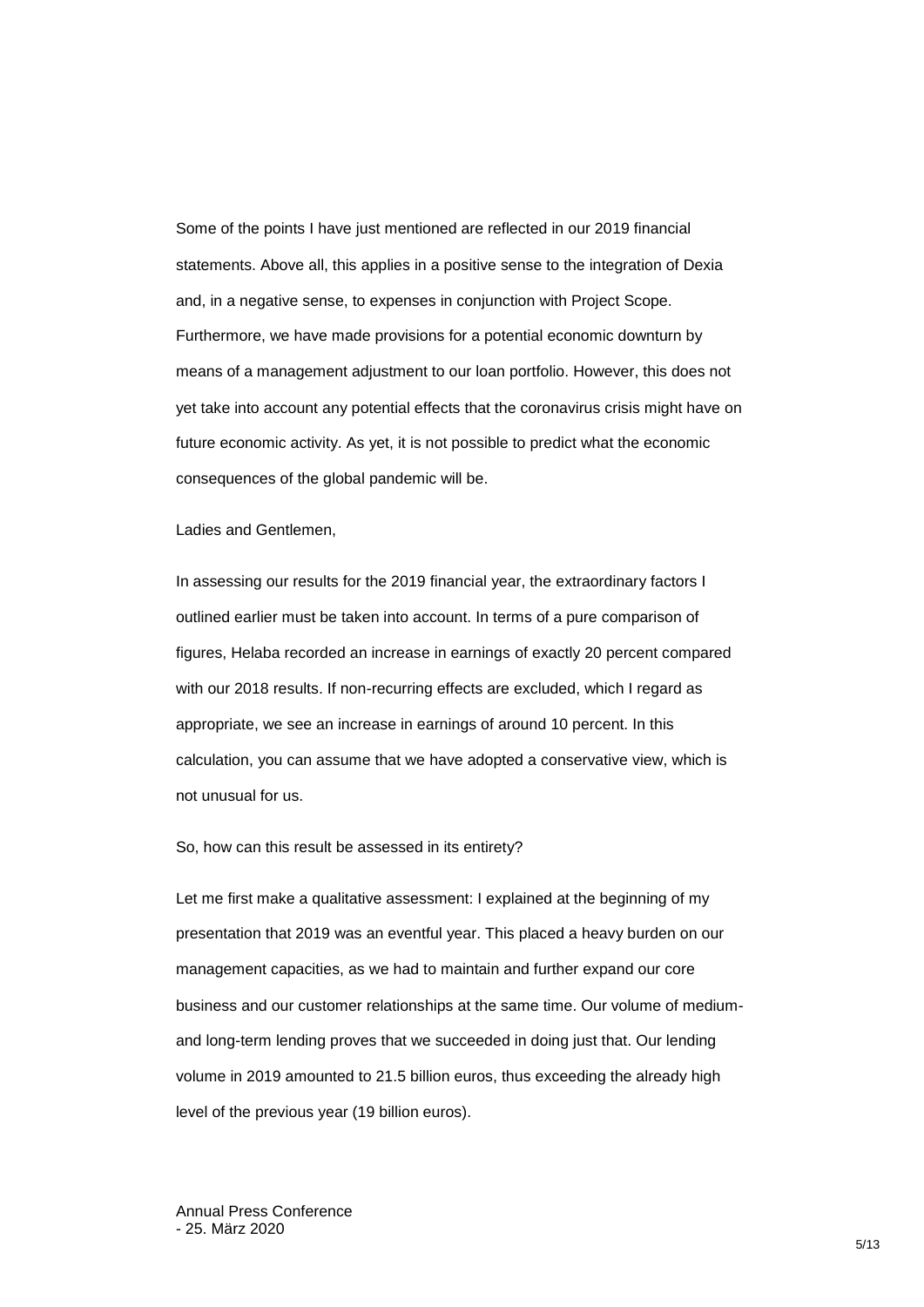Therefore, in qualitative terms, we have good reason to be satisfied with our performance in 2019. We have shown that we are capable of handling projects while simultaneously achieving success in our day-to-day business.

That brings me to the quantitative assessment of our annual results. At 533 million euros, our pre-tax profit represents an adjusted increase in earnings of some 10 percent.

In this respect, the growth in our customer-related earnings figures is particularly encouraging. I have already touched upon the volume of new medium and longterm business. Both net interest income and net fee and commission income developed very positively. Net interest income rose by more than 10 percent and net fee and commission income by 13 percent. This reflects the very welcome development of our customer-related activities. In terms of net interest income, we reached a turning point after years of decline, while the positive trend with regard to net fee and commission income of the past few years continued at an even stronger pace.

Although higher than in 2018, net trading income was nevertheless below our expectations. This was a result of valuation effects due to the fall in interest rates, particularly at the long end of the market.

One aspect that was less than satisfactory was the development of our general and administrative expenses. IT project-related costs were a major contributory factor here, as were costs resulting from Project Scope as well as from support provided to NORD/LB. In addition to these items, which are of a rather more extraordinary nature, our general and administrative expenses are also too high from a structural perspective. This is one of the main reasons for initiating Project Scope. We must become more efficient and leaner. This is the only way we can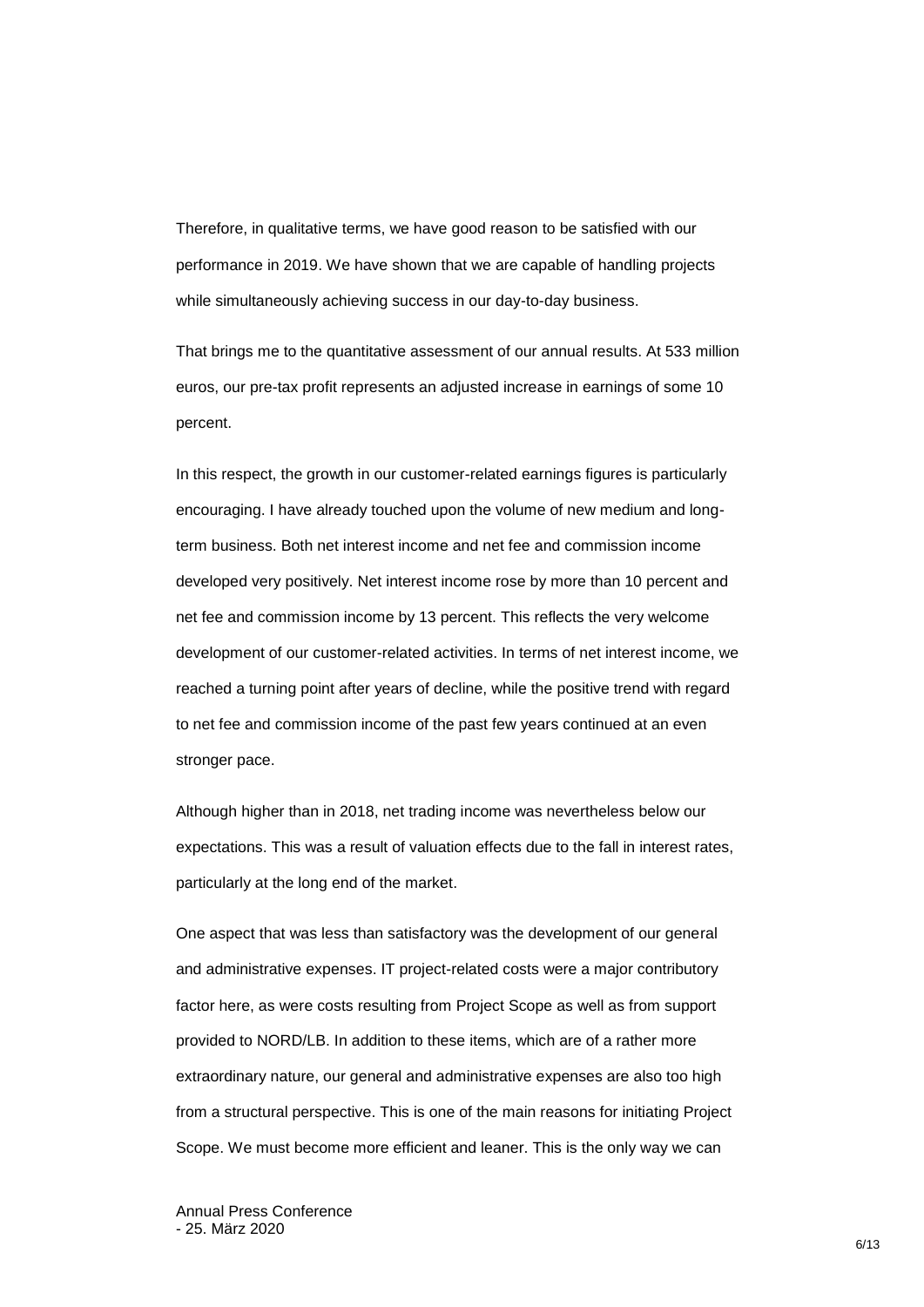create the leeway we need in order to generate continued future growth. After all, only companies that lay the foundations for long-term growth will have a viable future.

At this juncture, let me just draw an interim conclusion by saying that 2019 was an eventful year. We have grounds to be satisfied with both the results of projects as well as with the results of our business activities.

I would now like to hand over to my colleague, Dr. Hosemann, who will present the 2019 consolidated financial statements.

## Ladies and Gentlemen,

In a normal annual press conference, I would now have explained to you how Helaba tackled the challenges of the new reality of banking resulting from negative interest rates, regulation and digitisation and what answers we found to these challenges. This explanation would have remained emphatically objective, as complaining is not a currency in our business. Our currency is reality, and the exchange rate is determined by our actions.

I would have explained to you that for Helaba the 2010s - that is to say, the period from 2010 to 2019 - were not a lost decade for our industry, in contrast to many people's assessments. It is true that, viewed over a 10-year horizon, net interest income grew at a rather modest rate of 1.8 percent per annum. On the other hand, growth in net fee and commission income of an annual 5.3 percent is more impressive. Also worth mentioning is the fact that Helaba earned an average of around 500 million euros before tax per year over the past ten years. This

Annual Press Conference - 25. März 2020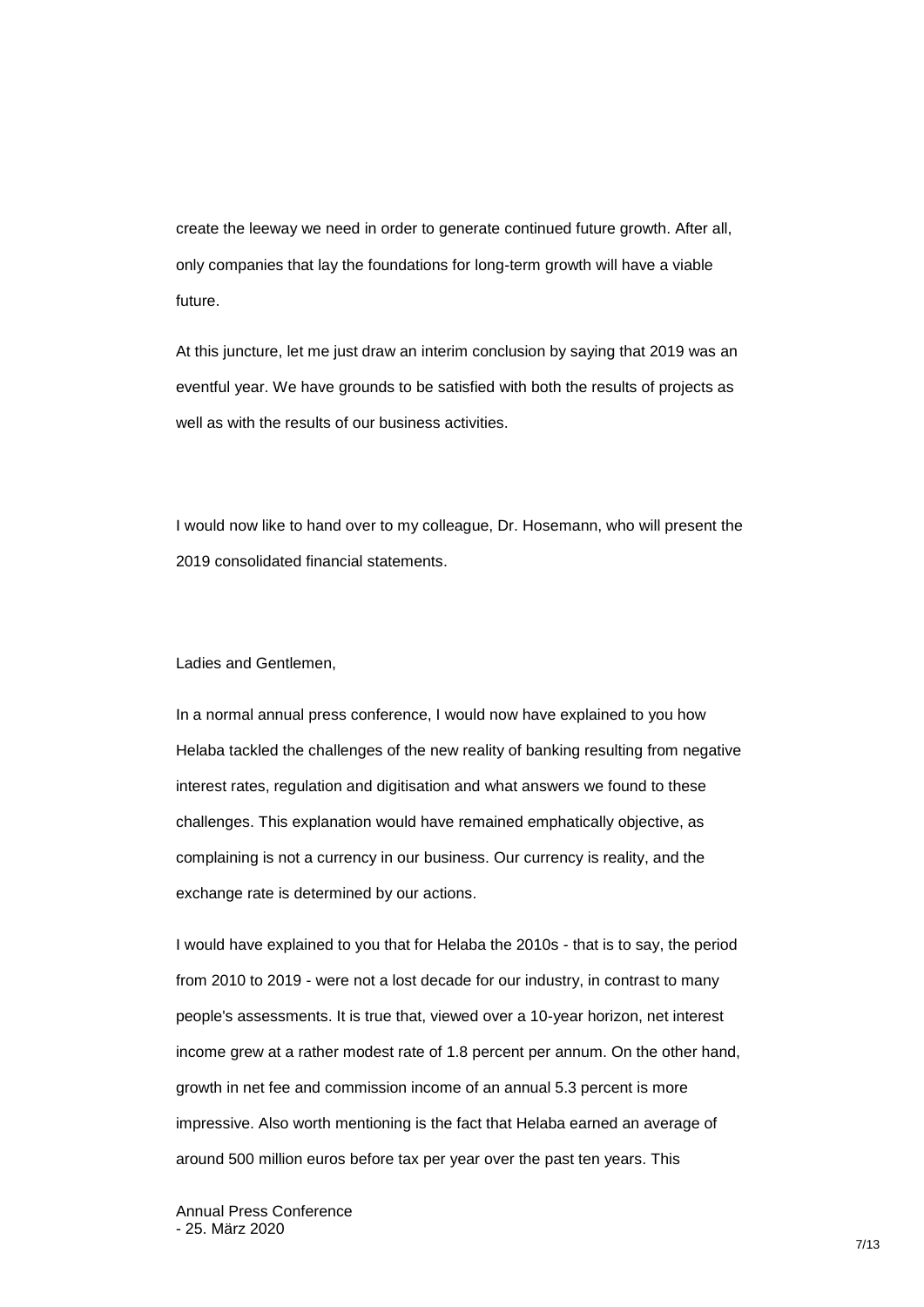corresponds to a respective ROE of about 7 percent. We distributed a cumulative total of almost 1 billion euros to our owners and improved our CET-1 ratio from 9.6 percent to 14.2 percent. The fact that the tax authorities also got their money's worth - with our tax payments amounting to a cumulative EUR 1.5 billion completes the picture.

Furthermore, we were able to refine our business model over the past decade. Now, we are more closely integrated in the Sparkassen-Finanzgruppe than ever before, we have disposed of certain activities and we have strengthened our core business lines.

I would have told you that we are entering the 2020s from a position of strength and I would have described the goals of our Scope efficiency project - Growth through Efficiency - which is, after all, the biggest internal reorganisation of the last 25 years. By launching this programme, we aim to make all divisions of Helaba more efficient in order to channel this greater efficiency into growth. To achieve this, we intend to freeze our administrative expenses at their 2018 level while simultaneously growing faster than the market. This is because only companies that create the right conditions for growth will have a viable future.

However, all this has faded sharply into the background over the past few days. The coronavirus pandemic has got the world, and with it Helaba, firmly in its grip. Against this backdrop, I would now like to explain how the situation is unfolding for Helaba.

Like all companies, the health of employees - more than 6,000 in the Group as a whole - is absolutely paramount for Helaba in all the measures we are taking. So far, eight employees within the group, six of them in the bank, have been infected with the virus. All of them are doing well and we wish them a speedy recovery.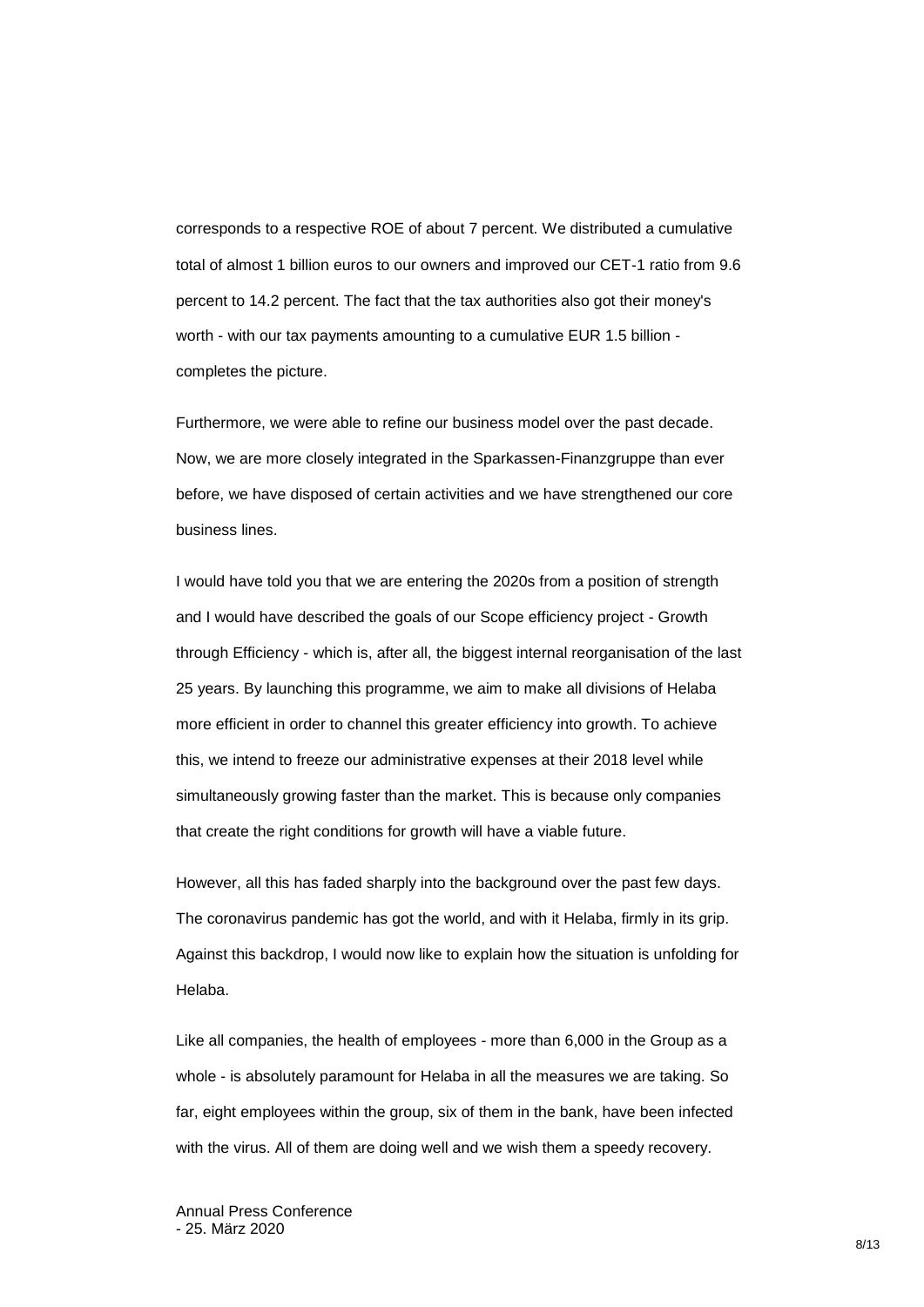In the last few days, we have greatly expanded the technical possibilities for our staff to access the bank's systems remotely, in other words from workstations or mobile devices at home. This means that Helaba is able to continue working even in very difficult circumstances. Helaba, and with it all the institutions in the Sparkassen-Finanzgruppe, currently perform several critical functions without which life in Germany would come to an even greater standstill.

The first critical function is payment transaction services. We are the secondlargest payment transaction processor in Germany. Our systems process around 30.5 million transactions every day. So, if you happen to use your debit or credit card at the supermarket checkout - and this form of payment is set to increase - the likelihood that this transaction will be processed through Helaba is high.

Helaba's second critical function is gaining in importance with each day of the crisis that passes. Programmes managed by Germany's federal development bank KfW, which have been approved by the federal government, as well as the associated funds will be channelled via the Landesbanks and pass-through institutions to the approximately 380 German Sparkassen, where they will be made available to customers. It was a wise decision by all those involved to distribute these funds to a large extent through existing programmes. The necessary technology is already in place to process these funds and they can therefore be distributed swiftly.

The Sparkassen and, in our case, Frankfurter Sparkasse play a very important role here. Since Monday, they have been able to talk to their customers about the KfW programmes, submit applications and also disburse the urgently needed funds. Here, the employees of the Sparkassen are available to our customers as their first points of contact and carry out vital work to provide information about these programmes.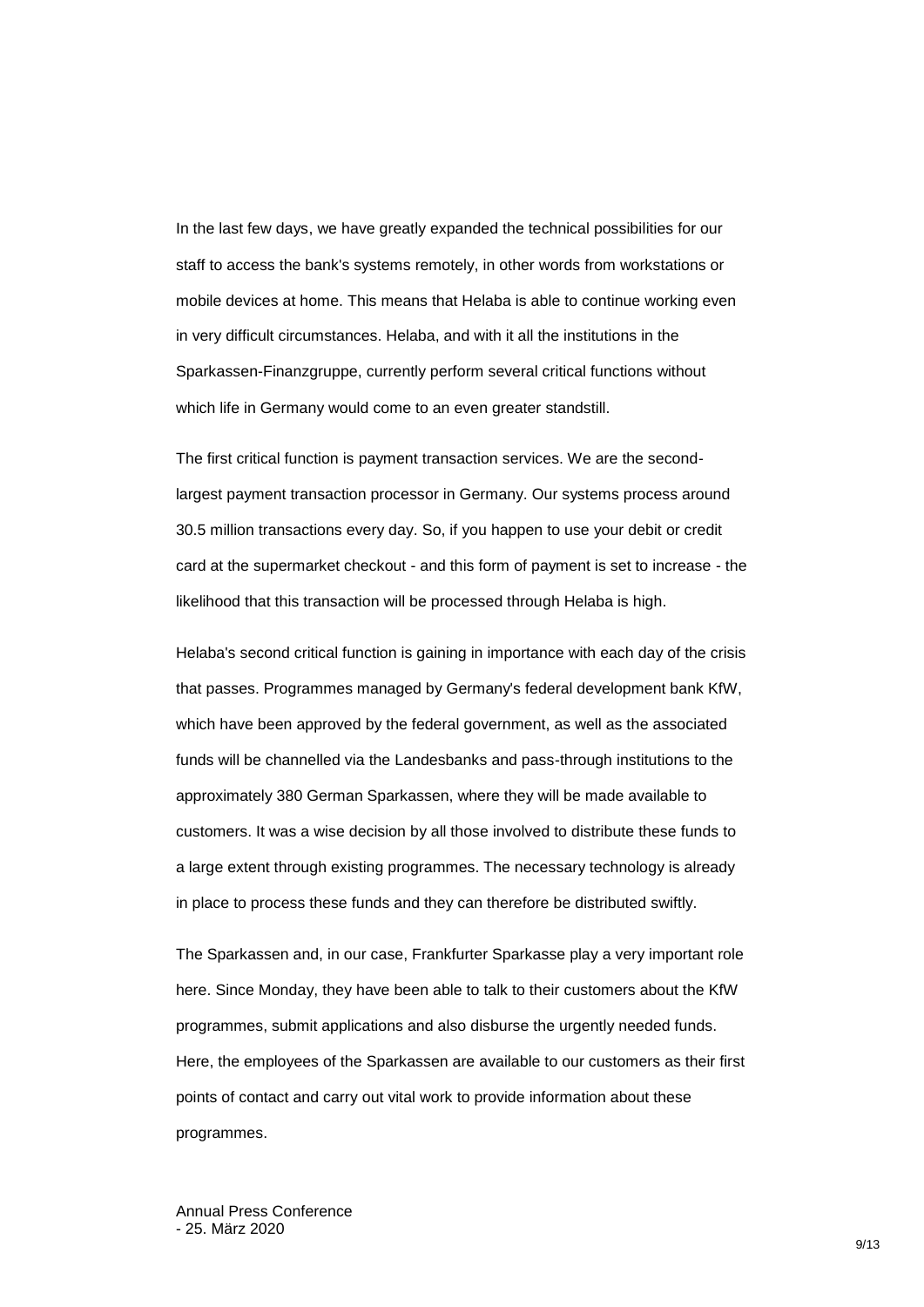Unfortunately, however, the KfW programmes will not be able to help everyone whose professional livelihoods have been put at risk by the consequences of the coronavirus crisis. This is where the state governments come in with their promotional programmes. In Hesse, the programmes are being rolled out through WIBank. New programmes that meet the needs of Hessian companies are on the verge of being launched.

As you know, WIBank is part of Helaba. WIBank's management is in extremely close contact with the state government. Together, they are working flat out to design and implement the programmes so that the funds can be disbursed. At www.wibank.de/corona, WIBank provides up-to-date information on all forms of assistance available to businesses in Hesse.

The local institutions on the ground are responsible for the final step. Frankfurter Sparkasse is one such institution and part of the Helaba Group. While there has been a noticeable decline in the provision of advice to private customers or a shift towards advisory services using online chat or over the telephone, the need for advice among our commercial customers is growing almost exponentially. Frankfurter Sparkasse alone has been contacted by around 15,000 business customers in the last 4 weeks on the issue of the coronavirus pandemic, its possible impact and available financial support.

But Helaba has also registered a large number of such conversations. Needless to say, our corporate customers are also feeling the effects of the coronavirus crisis and are approaching us about the government support programmes. And they want to know from us how we can support them with liquidity and credit lines. Each individual case is different. However, one thing is universal: Helaba stands for longterm customer relationships built on trust. Even in difficult times.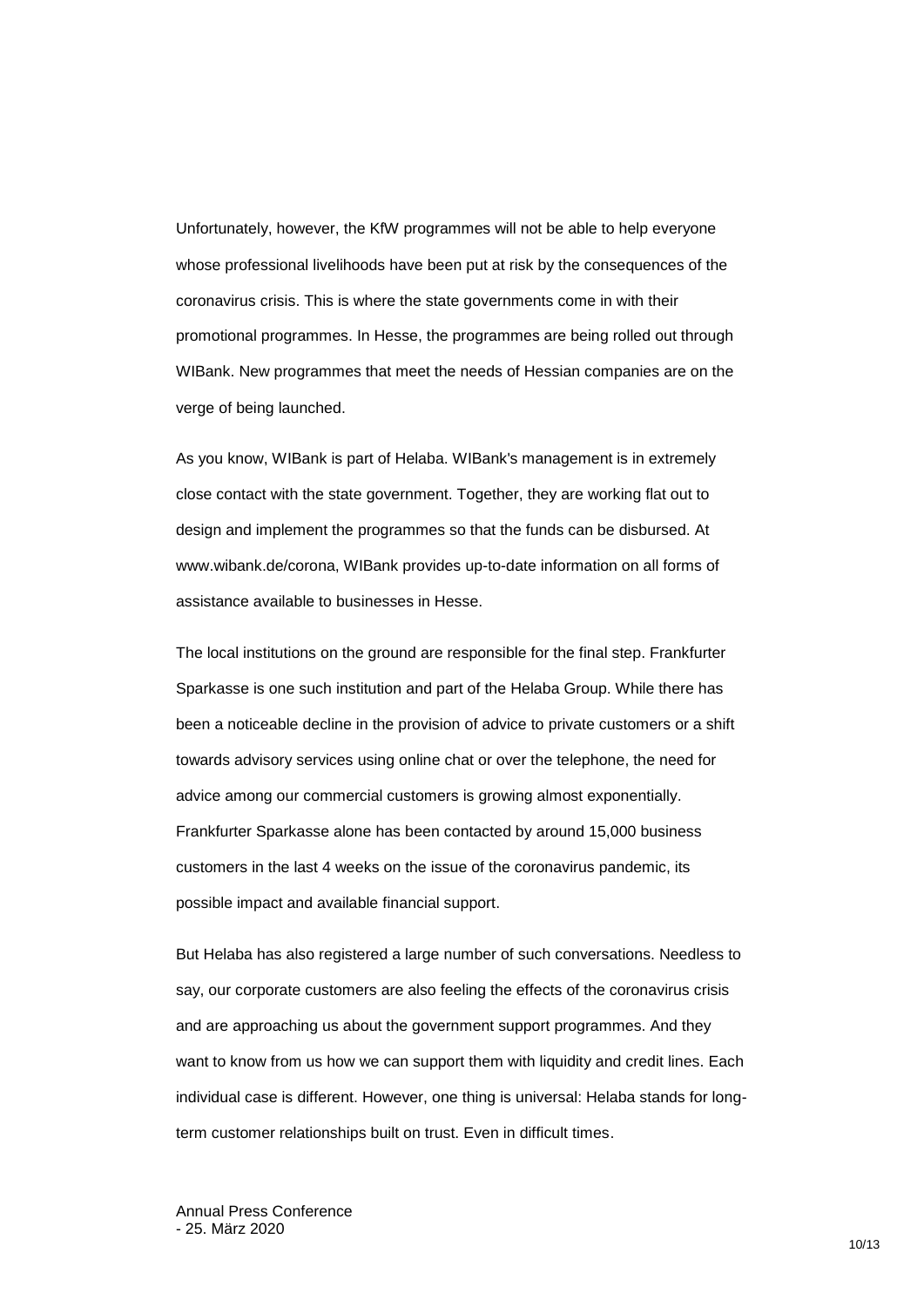In difficult times such as these, the enormous value of local savings banks and companies within the Sparkassen-Finanzgruppe, as well as the important role they play, once again becomes clear. In good economic times this is unfortunately often forgotten.

In this respect, allow me to say a few words about our discussions with Deka on closer collaboration, which are also affected by the impact of the coronavirus pandemic.

Last Wednesday, the President of the German Savings Banks Association (DSGV) stated that, in the current situation, the Group has other priorities to deal with. And as far as I am concerned, there is nothing more to add to that.

Nevertheless, I would like to make a few fundamental remarks on the subject, which will still be relevant even after the coronavirus pandemic has subsided: consolidation within a sector is often seen as a panacea for increasing efficiency and stabilising earnings, the magic words being economies of scale.

However, there is no intrinsic value in consolidation; rather, it has to deliver added value for the respective companies and their owners. And in the case of Deka/Helaba, it should also provide advantages for the Sparkassen-Finanzgruppe. I am convinced that bringing Deka and Helaba closer together can create such added value for all parties involved, especially for the Sparkassen-Finanzgruppe.

This is because it is about nothing more, and indeed nothing less, than the formation of a central institution for our organisation. DZ Bank, the central institution for the German cooperative banking sector, is often cited as an example in this respect. Yes, the example of DZ Bank is a good one because it generates added value for the organisation of the German Volksbanks and Raiffeisenbanks and has a successful track record.

Annual Press Conference - 25. März 2020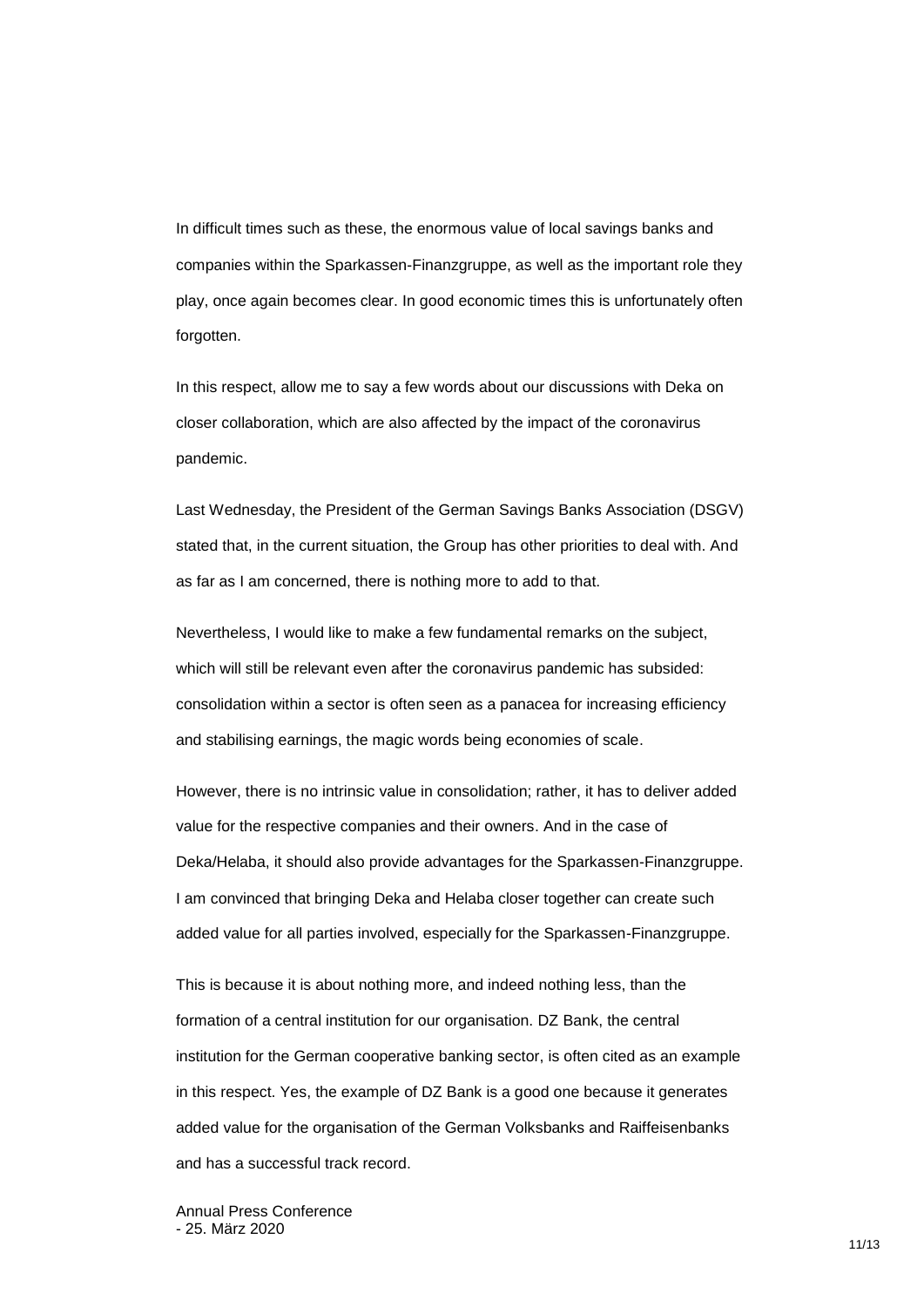The basic prerequisite for this - and this is something we have to be honest about is that any central institution must have a certain minimum size in order to be competitive in all relevant business fields, too. And since the Sparkassen-Finanzgruppe has a significantly higher market share than the organisation of cooperative banks, this also implies a minimum size requirement for a central institution. Shrinking our organisation would certainly not be helpful here.

In spite of all government relief measures, once the battle against the coronavirus has been won the German economy will look different than it does today. Even the German banking industry will feel the consequences. I am confident that the strength of the Sparkassen-Finanzgruppe puts our organisation in a good position and that we will be able to successfully overcome the challenges that lie ahead.

This brings me to the outlook for 2020: Helaba is moving from a strong position into the difficult period that now lies ahead of us all. It is not yet possible to forecast the repercussions of the coronavirus crisis. So far, the virus is mainly spreading in strong industrial nations. We have not yet experienced the consequences in less developed countries and in those with weak healthcare systems. In view of this, we are going to see a noticeable economic downturn. In addition, there are trade conflicts that have almost been forgotten and the UK's withdrawal from the EU, which has yet to be regulated.

At the moment, there is no way to reliably estimate the impact that all these factors will have on Helaba. However, there is no question that they will have an impact. For this reason, I would ask for your understanding that I am not able to provide a forecast of our results for the current financial year.